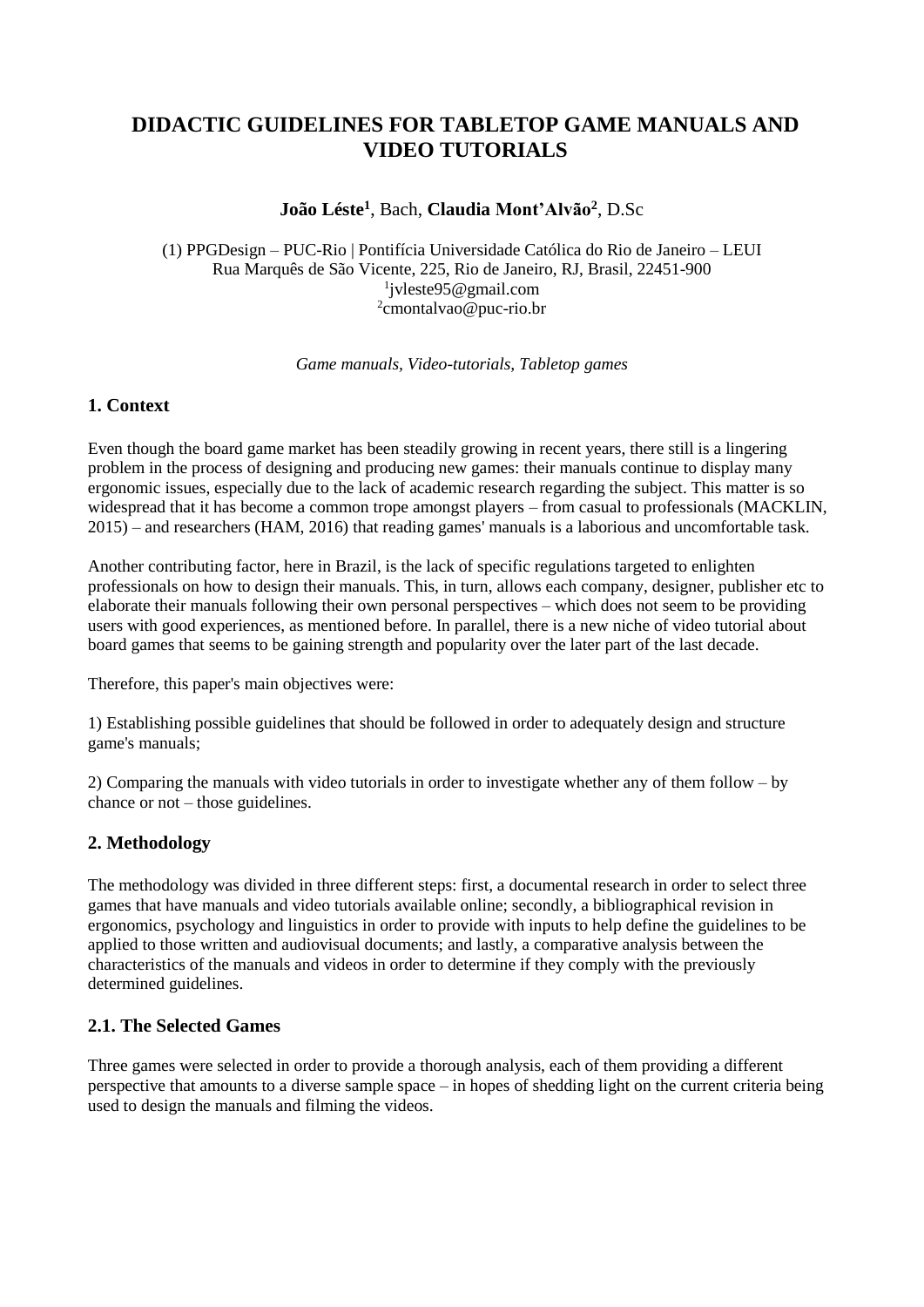The first one, *Coup<sup>1</sup>*, is an award winning card game that encourages players to bluff and cheat each other in order to be the last one standing. Due to its great popularity among players all around the world, many YouTube channels dedicated to reviewing games have filmed unofficial videos<sup>2</sup> explaining how the game works and playing some rounds to serve as examples;

The second, *Nemesis*, whose publisher made a partnership with a previously existing YouTube channel in order to produce an official video tutorial, amounting to over 50 minutes, offering an interesting counterpoint to the unofficial ones. This game was made viable via a crowdfunding campaign on Kickstarter, which resulted in them publishing updates on the development of the game, such as the prototype's manual, that was analysed alongside the final one.

The third, **Santorini**, whose publisher already had an YouTube channel, that is now solely devoted to posting video tutorial about the game, since its release. As opposed to Nemesis', this channel contains many short videos, each one detailing a single specific information instead of a long video explaining the whole game.

### **2.2. The Bibliographical Review**

According to Brazilian legislation, namely the Code of Consumer Defense and Protection, any product sold within national territory must be accompanied by didactic instructions of usage:

> Art. 50. Contracts warranty is complementary to legal warranty and will be made available through a written declaration. Sole paragraph. The terms of the warranty must be standardized and must make the nature of the warranty clear; what it consists of, as well as the procedure, time periods and the places for claiming the warranty, as well as any fees that must be paid by the consumer. This information must be handed to the consumer together with the instructions and installation manual and be easy to understand, with illustrations (CCDP, 2014).

However, it is not made clear what does "easy to understand<sup>3</sup>, with illustrations" mean, exactly. This situations allows for each company, designer, or publisher to interpret this information in the manner they see fit, which tends to vary a lot. Therefore, it was necessary to elicit what would be the characteristics of any given text that would render it easy to understand – and how the illustrations should be applied alongside it.

The *Programa Nacional do Livro Didático*<sup>4</sup> (2020) determines that for any text to be considered didactic, it must take into consideration and appeal to the reader's context and reality, while providing a significant learning opportunity that helps them accomplish something they desire. Gagné (1973) also states that in order for a student to take interest in what has to be learned, they must be informed beforehand how that new knowledge can be applied in practice in their lives. Even though those statements were intended for schooling systems, the mains message that can be taken from them is that the most important part of the learning process is to identify a clear objective that can be achieved after the lesson is done. Applying this principle to the games' manuals, it becomes clear that, before reading the rules that the manual contains, users should be informed of the game's objective, which is the task that they should be able to accomplish after reading the manual.

Another factor to be taken into consideration is the order in which the rules are displayed to the user. Broadbent (1977) explains that the understanding of a text is better achieved if the sequence of the words in the sentence corresponds to the sequence of events being described.

-

<sup>1</sup> Short for *Coup d'État*, the premise in which the game is based.

<sup>&</sup>lt;sup>2</sup> Not produced by the company that published the game.

<sup>&</sup>lt;sup>3</sup> The portuguese version of the document specifically uses the translation of the word "didactic".

<sup>4</sup> Brazilian Textbook Program.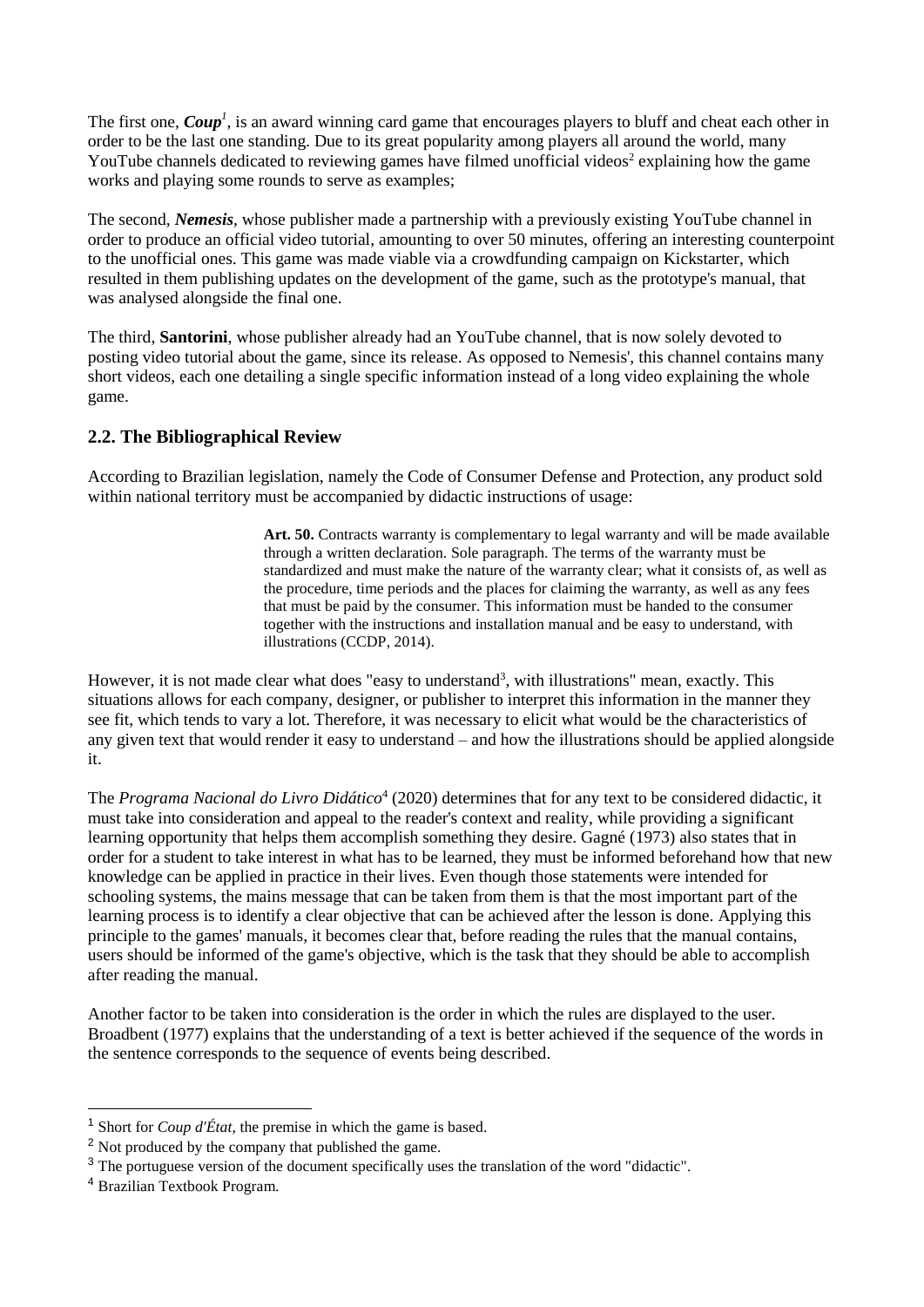Furthermore, according to Jara in his article "A Closer Look at the (Rule-) Books: Framings and Paratexts in Tabletop Role-playing Games" (2011) another important factor in learning the rules of a game are the Framings (WOLF, 2006: 5) or Paratexts (GENETTE, 1997): complementary elements and informations whose *raison d'être*<sup>5</sup> is aiding the reader to experience a more immersive experience. They are many and varied, like book covers, authors notes or prefaces but, in the context of game manuals, the adequate paratexts would be an introduction that explains the universe in which the game is inserted and a glossary, if there are any terms that users may be unfamiliar with.

As for the illustrations, Tufte (2001) determines that any image, graphics or table used to further explain a text should be located near it, as to adequately contextualize the information in question, while not interrupting the reading flow. He explains that sacrificing the quality of the reading flow due to production limitations and specifications devalues the textual usability. This is further corroborated by Moraes (2003), who defends that manuals should adopt guidelines that favour usability over operational logistics.

# **2.3. Resulting Guidelines and Document Analysis**

The previous bibliographical review resulted in the following guidelines:

1) The text should be preceded by an **introduction** that contextualizes the user in the game's universe.

2) If necessary, there should be a **Glossary** of key terms.

3) The first rule displayed should be the game's **objective**.

4) The remaining **rules should appear in the order in which they are going to play out** in the actual game – generally starting by game preparation and ending in endgame triggers and/or scores.

5) Whenever necessary, there should be **images close to the texts** that they are illustrating.

Of all the documents selected, **none of them** followed the previous guidelines to the letter. Some of them arranged the information in inadequate orders, didn't utilize enough images – or utilized them too far away from the texts they referred to – or displayed incomplete information.

Between the videos, though, the official ones were a lot more compliant with the guidelines than the unofficial ones, probably due to being produced by the same company that published the games.

### **3. Conclusions and Next Steps**

-

Considering that none of the game designer had access to the guidelines here presented, at the time when they wrote the manuals, it is no surprise that they did not fully comply with them – even though the Nemesis final Handbook came close to doing so.

The video tutorials provide explanations for an important niche of players that simply don't want no interact with the manuals – or are not *able* to, in the cases of blind and illiterate people. Despite that, there are not many video tutorials online, and the ones available are mostly unofficial ones, that proved to be generally lacking in those specific regards, with few exceptions.

As for the next steps for this approach, those guidelines should be put to test, in order to identify if they provide any betterment for the users general performance while playing games.

<sup>&</sup>lt;sup>5</sup> "Reason of being", the philosophical meaning of something's or someone's existence.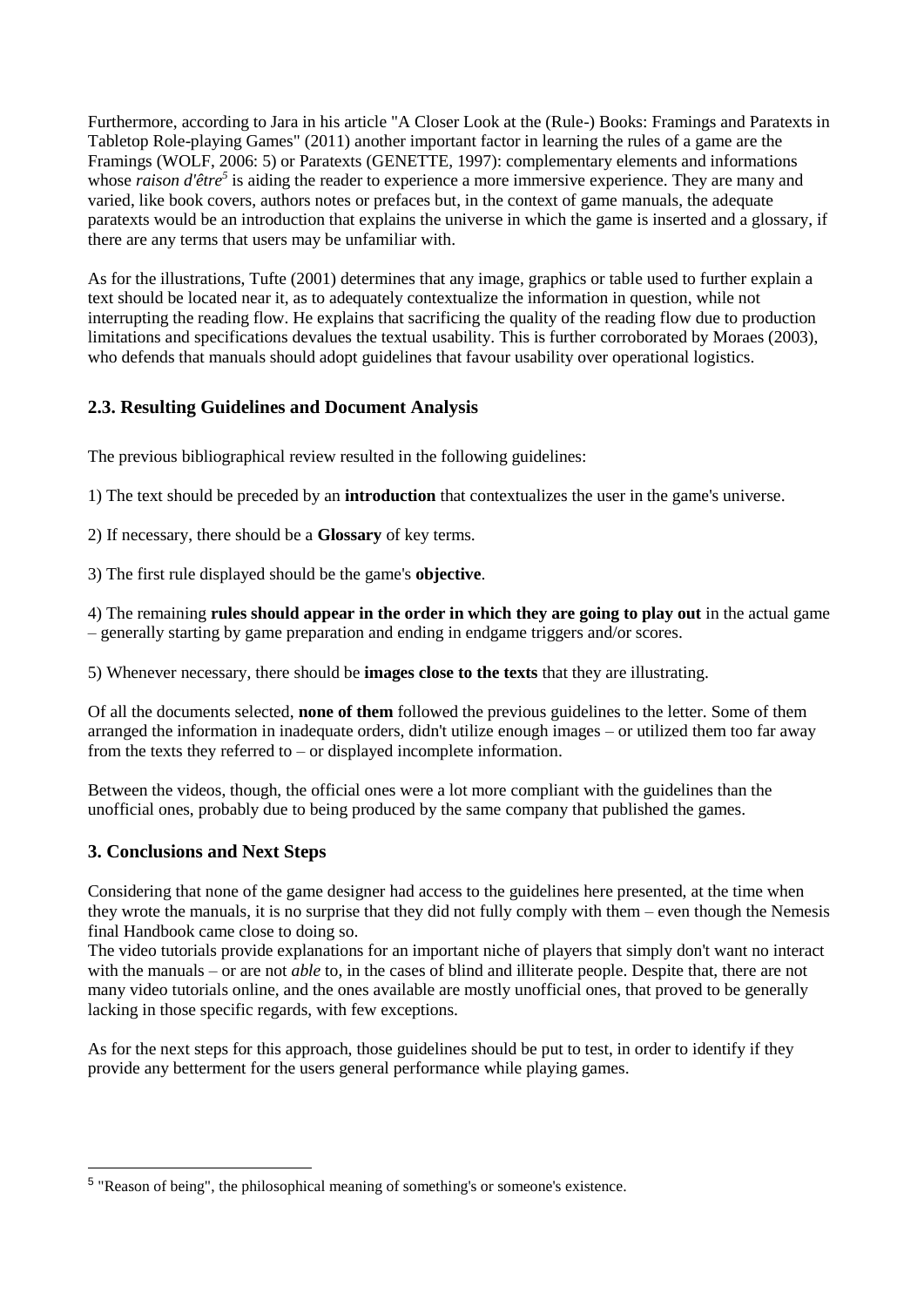# **4. References**

BARON, R. A.; KALSHER, M. J. **Psychology: From Science to Practice**, Capítulo 6. Allyn & Bacon, Boston, 2005

BRASIL, [ANVISA], **Resolução - RDC Nº 360**. 2003. Disponível em: [http://portal.anvisa.gov.br/documents](http://portal.anvisa.gov.br/documents/33880/2568070/res0360_23_12_2003.pdf/5d4fc713-9c66-4512-b3c1-afee57e7d9bc)  [/33880/2568070/res0360\\_23\\_12\\_2003.pdf/5d4fc713-9c66-4512-b3c1-afee57e7d9bc.](http://portal.anvisa.gov.br/documents/33880/2568070/res0360_23_12_2003.pdf/5d4fc713-9c66-4512-b3c1-afee57e7d9bc) Accessed on: 1 set. 2019.

BRASIL, [Ministério da Educação] **Guia do Programa Nacional do Livro Didático**. 2019. Available in:

[https://pnld.nees.com.br/assets-pnld/guias/Guia\\_pnld\\_2020\\_pnld2020-projetos-integradores-1.pdf.](https://pnld.nees.com.br/assets-pnld/guias/Guia_pnld_2020_pnld2020-projetos-integradores-1.pdf) Accessed on: 13 set. 2019

BRASIL. **Código de Defesa do Consumidor e Normas Correlatas**. – 2. ed. – Brasília: Senado Federal, Coordenação de Edições Técnicas, 2017. Available in: [https://www2.senado.leg.br/bdsf/bitstream/handle/](https://www2.senado.leg.br/bdsf/bitstream/handle/id/533814/cdc_e_normas_correlatas_2ed.pdf)  [id/533814/cdc\\_e\\_normas\\_correlatas\\_2ed.pdf.](https://www2.senado.leg.br/bdsf/bitstream/handle/id/533814/cdc_e_normas_correlatas_2ed.pdf) Accessed on: 08 set. 2019.

BRASIL. **Edital de Convocação 01/2018 – CGPLI Edital de Convocação para o Processo de Inscrição e Avaliação de Obras Didáticas e Literárias para o Programa Nacional do Livro e do Material Didático PNLD 2020**. 2018. Available in: [https://www.fnde.gov.br/programas/programas-do-livro/consultas/ editais](https://www.fnde.gov.br/programas/programas-do-livro/consultas/editais-programas-livro/item/11555-edital-pnld-2020)[programas-livro/item/11555-edital-pnld-2020.](https://www.fnde.gov.br/programas/programas-do-livro/consultas/editais-programas-livro/item/11555-edital-pnld-2020) Accessed on: 17 mar. 2020.

BROADBENT, Donald Eric. Language and Ergonomics. **Applied Ergonomics**, Inglaterra, v. 8.1, p. 15-18, março 1977.

LÉSTE, J. V.; MONT'ALVÃO, C.; CARVALHO, M. C. **Manuais de Jogos Enquanto Objetos Educativos: o desenvolvimento de estratégia em jogos analógicos como situações de aprendizado**. SBGames, Education Track, v. 18, 2019. ISSN: 2179-2259. Available in: [https://www.sbgames.org/sbgames2019/ files/papers/EducacaoShort/198400.pdf.](https://www.sbgames.org/sbgames2019/files/papers/EducacaoShort/198400.pdf) Accessed on: 30 mar. 2020.

CHAPANIS, Alphonse. Words Words Words. **8º Encontro Anual da Human Factors Society**. v. 7, n. 1, p. 1-17, Maryland, Estados Unidos da América, 1965.

DUARTE, Luiz Cláudio Silveira. **Traços Distintivos de Estratégias em Jogos**. 2015. Dissertação (Mestrado em Design) – Programa de Pós-Graduação em Design, Universidade Federal do Paraná, Paraná, 2015.

FRACALANZA, H.; NETO, J. M. O Livro Didático de Ciências: Problemas e Soluções. **Ciência & Educação** (Bauru). Programa de Pós-Graduação em Educação para a Ciência, Universidade Estadual Paulista (UNESP), Faculdade de Ciências, campus de Bauru., v. 9, n. 2, p. 147-157, 2003.

FREITAS, N. K., RODRIGUES, M. H. O Livro Didático ao Longo do Tempo: a forma do conteúdo. **18º Seminário de Iniciação Científica**. Universidade do Estado de Santa Catarina, 2008.

GAGNÉ, R. M. **Como se Realiza a Aprendizagem**. 1ª Edição, Reimpressão. Rio de Janeiro: Ao Livro Técnico S. A., 1973.

HAM, Ethan. **Tabletop Game Design for Video Game Designers**. Focal Press. Burlington, Boston, Estados Unidos da América, 2016.

HUIZINGA, Johan. **Homo Ludens: o jogo como elemento da cultura**. 8<sup>th</sup> Edtion. São Paulo: Perspectiva, 2018.

JARA, David. A Closer Look at the (Rule-) Books: Framings and Paratexts in Tabletop Role-playing Games. **International Journal of Role-Playing**, n. 4, University of Tampere, Finland, Abril, 2012.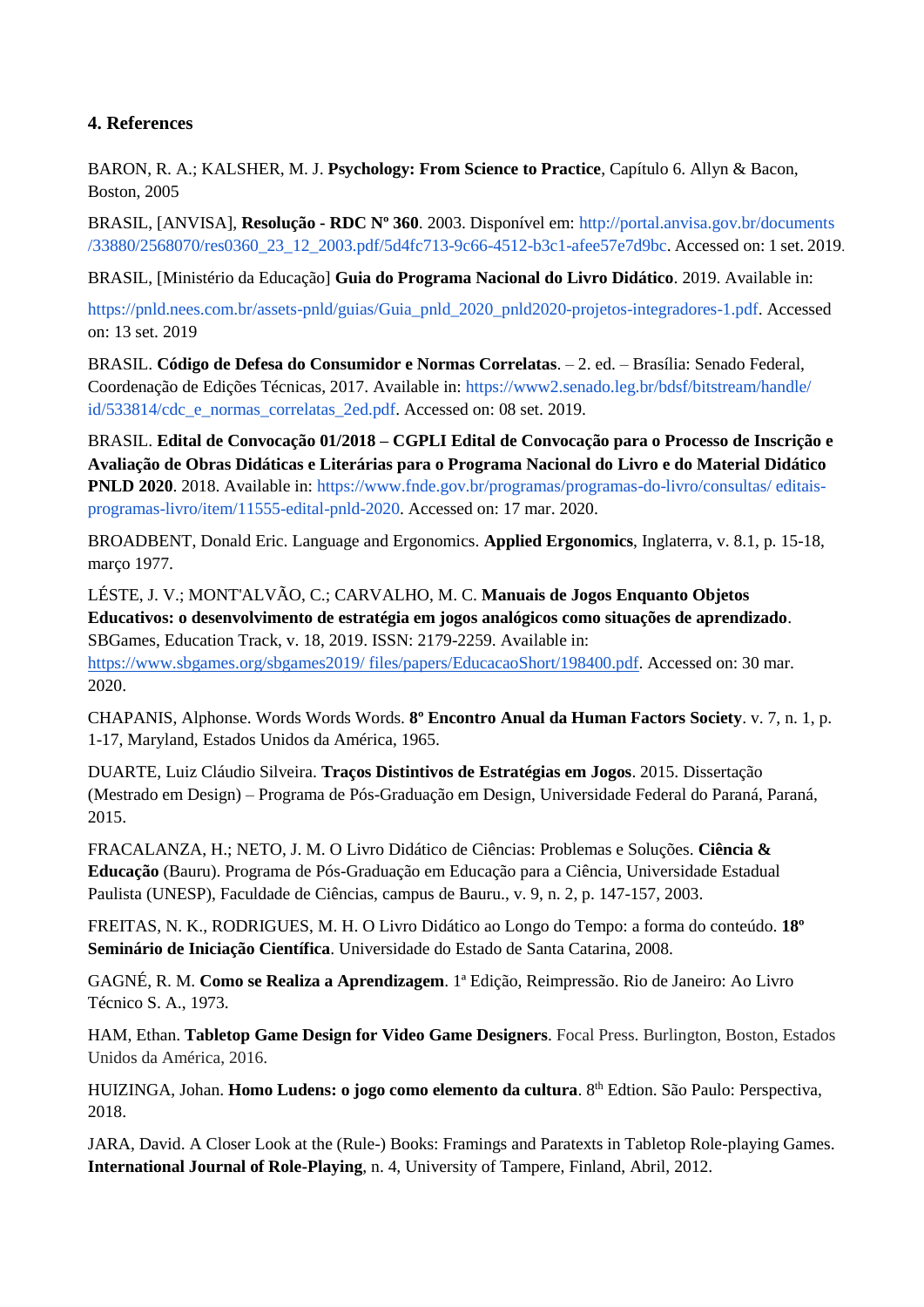KURTZ, L. B. CARRION, R. C. A. **Inception! A Relação do Jogador com a Materialidade da Plataforma Tabletop Simulator.** SBGames, V. 17, p 948-951, Paraná, outubro 2018.

MACKLIN, Ryan. **11 Rules for Board Game Rules Writing.** 6 fev, 2015. Available in: [http://ryanmacklin.com/2015/02/11-rules-board-game-writing/.](http://ryanmacklin.com/2015/02/11-rules-board-game-writing/) Accessed on: 10 set. 2019.

MORAES, A. **Ergonomia e projeto de produtos, informação, interfaces da interação homemcomputador e espaços arquiteturais: ensino e pesquisa**, XXIII Encontro Nac. de Eng. de Produção - Ouro Preto, MG, Brasil, 2003.

TUFTE, Edward Rolf. **The Visual Display of Quantitative Information**. Graphics Press, Cheshire Connecticut, 1983.

Unger, G. **Legible?** Emigre, n. 65, p. 100-111, 2003. Available in: [https://www.emigre.com/Essays/](https://www.emigre.com/Essays/Magazine/Legible)  [Magazine/Legible.](https://www.emigre.com/Essays/Magazine/Legible) Accessed on: 10 set. 2019.

### *4.1 Video tutorials*

COUP - Como Jogar. [*S. l.*: *s. n.*], 2017. 1 video (19 min). Published by the channel Romir Play House. Available in: [https://www.youtube.com/watch?v=6UpW8dV2Oks.](https://www.youtube.com/watch?v=6UpW8dV2Oks) Accessed on: 11 set. 2019.

COUP - Review por Jogando Offline (s02e01). [*S. l.*: *s. n.*], 2014. 1 video (24 min). Published by the channel Jogando Offline. Available in: <https://www.youtube.com/watch?v=NB7rwNVHBgo> Accessed on: 1 set. 2019.

FOI GOLPE | Gigante Leo, Defante, Jhonny, Rosana e Ulisses Mattos jogam COUP | De Quem é a Vez? [*S. l.*: *s. n.*], 2019. 1 video (25 min) Published by the channel Rafael Studart. Available in: [https://www.youtube.com/watch ?v=bwbaMEPm1dY.](https://www.youtube.com/watch?v=bwbaMEPm1dY) Accessed on: 11 set. 2019.

JACK Explicador - Coup. [*S. l.*: *s. n.*], 2014. 1 video (33 min). Published by the channel Meeple TV. Available in: [https://www.youtube.com/watch?v=nwWCJdN32wA.](https://www.youtube.com/watch?v=nwWCJdN32wA) Accessed on: 11 set. 2019.

LET'S Play COUP feat. Brennan Lee Mulligan from CollegeHumor | Overboard, Episode 12. [*S. l.*: *s. n.*], 2019. 1 video (30 min). Published by the channel Polygon. Available in: [https://www.youtube.com/watch?](https://www.youtube.com/watch?v=BrjCPnbEMfE)  [v=BrjCPnbEMfE.](https://www.youtube.com/watch?v=BrjCPnbEMfE) Accessed on: 11 set. 2019.

LOVE Letter & Coup: Fine Brothers and Felicia Day Join Wil Wheaton. [*S. l.*: *s. n.*], 2015. 1 video (44 min). Published by the channel Geek & Sundry. Available in: [https://www.youtube.com/watch?v=k2YUYPDq7gQ.](https://www.youtube.com/watch?v=k2YUYPDq7gQ) Accessed on: 11 set. 2019.

NEMESIS - How To Play. [*S. l.*: *s. n.*], 2019. 1 video (50 min). Published by the channel Board Game Replay. Available in: [https://www.youtube.com/ watch?v=g1NnAHptaeE.](https://www.youtube.com/watch?v=g1NnAHptaeE) Accessed on: 11 set. 2019.

ORIGINAL Santorini Kickstarter Campaing. [*S. l.*: *s. n.*], 2018. 1 video (4 min) Published by the channel Roxley. Available in: [https://www.youtube.com/watch?v=IBfGD8aq7Is&.](https://www.youtube.com/watch?v=IBfGD8aq7Is&) Accessed on: 13 set. 2019.

SANTORINI - Expansion Tutorial - The Golden Fleece. [*S. l.*: *s. n.*], 2016. 1 video (1 min) Published by the channel Roxley. Available in: [https://www.youtube.com/watch? v=fKQSQCisWTI.](https://www.youtube.com/watch?v=fKQSQCisWTI) Accessed on: 13 set. 2019.

SANTORINI - God Card Tutorial - Apollo. [*S. l.*: *s. n.*], 2016. 1 video (1 min) Published by the channel Roxley. Available in: [https://www.youtube.com/ watch?v=95EHcOSfwsY.](https://www.youtube.com/watch?v=95EHcOSfwsY) Accessed on: 13 set, 2019.

SANTORINI - God Card Tutorial - Bia. [*S. l.*: *s. n.*], 2016. 1 video (1 min) Published by the channel Roxley. Available in: [https://www.youtube.com/ watch?v=rENxFkF04aw.](https://www.youtube.com/watch?v=rENxFkF04aw) Accessed on: 13 set. 2019.